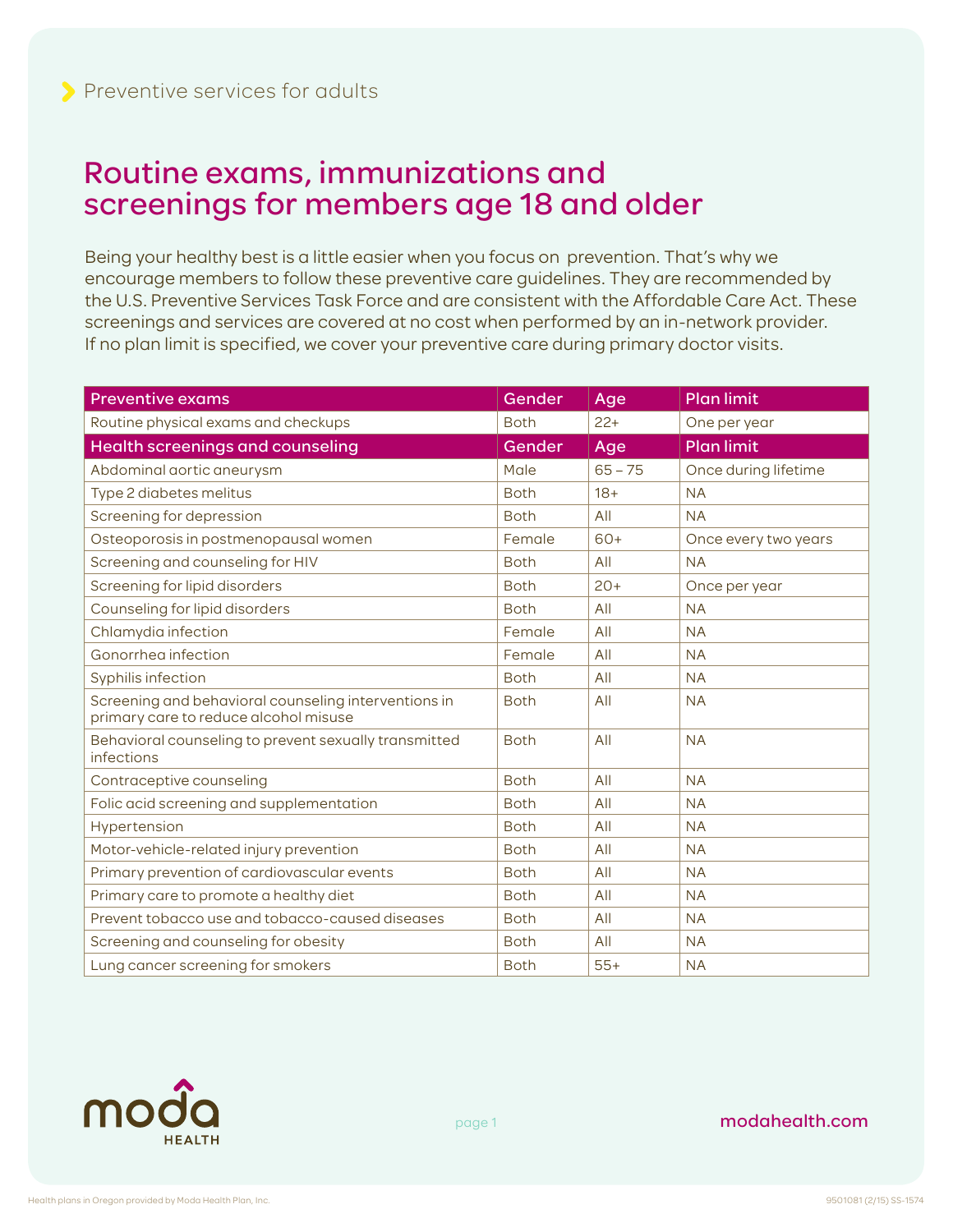| <b>Maternity screenings</b>                                                                  | Gender      | Age       | <b>Plan limit</b>                   |
|----------------------------------------------------------------------------------------------|-------------|-----------|-------------------------------------|
| Asymptomatic bacteriuria                                                                     | Female      | All       | Once per pregnancy                  |
| Iron deficiency anemia                                                                       | Female      | All       | None                                |
| Hepatitis B virus +                                                                          | Female      | All       | Once per pregnancy,<br>when at risk |
| Iron deficiency anemia -<br>including iron supplementation for pregnant women                | Female      | All       | <b>NA</b>                           |
| Rh (D) incompatibility                                                                       | Female      | All       | <b>NA</b>                           |
| Counseling: Prenatal diagnosis of chromosomal<br>abnormalities and nueral tube defects       | Female      | All       | <b>NA</b>                           |
| Primary care counseling to promote breastfeeding                                             | Female      | All       | <b>NA</b>                           |
| <b>Immunizations</b>                                                                         | Gender      | Age       | <b>Plan limit</b>                   |
| <b>Hepatitis B</b>                                                                           | <b>Both</b> | $19+$     | Three doses                         |
| Influenza                                                                                    | <b>Both</b> | $19+$     | Once per flu season                 |
| Meningococcal                                                                                | <b>Both</b> | $19+$     | Once in a lifetime                  |
| Human papillomavirus (HPV)                                                                   | <b>Both</b> | $19 - 26$ | Three doses                         |
| Measles, mumps and rubella (MMR)                                                             | <b>Both</b> | $19+$     | Two doses                           |
| Td/Tdap (tetanus)                                                                            | <b>Both</b> | $19+$     | <b>NA</b>                           |
| Varicella (chickenpox)                                                                       | <b>Both</b> | $19+$     | Two doses                           |
| Zoster (shingles)                                                                            | <b>Both</b> | 60+       | Once in a lifetime                  |
| <b>Cancer screenings</b>                                                                     | Gender      | Age       | <b>Plan limit</b>                   |
| Cervical cancer via pap smear                                                                | Female      | All       | <b>NA</b>                           |
| Colorectal cancer (fecal occult)                                                             | <b>Both</b> | $50+$     | Once a year                         |
| Colorectal cancer (colonoscopy)                                                              | <b>Both</b> | $50+$     | Once every 10 years                 |
| Colorectal cancer (sigmoidoscopy)                                                            | <b>Both</b> | $50+$     | Once every five years               |
| <b>Breast cancer</b>                                                                         | Female      | $40+$     | <b>NA</b>                           |
| Counseling: Chemoprevention of breast cancer                                                 | <b>Both</b> | All       | <b>NA</b>                           |
| Counseling: Genetic risk assessment and BRCA<br>for breast and ovarian cancer susceptibility | Female      | All       | <b>NA</b>                           |